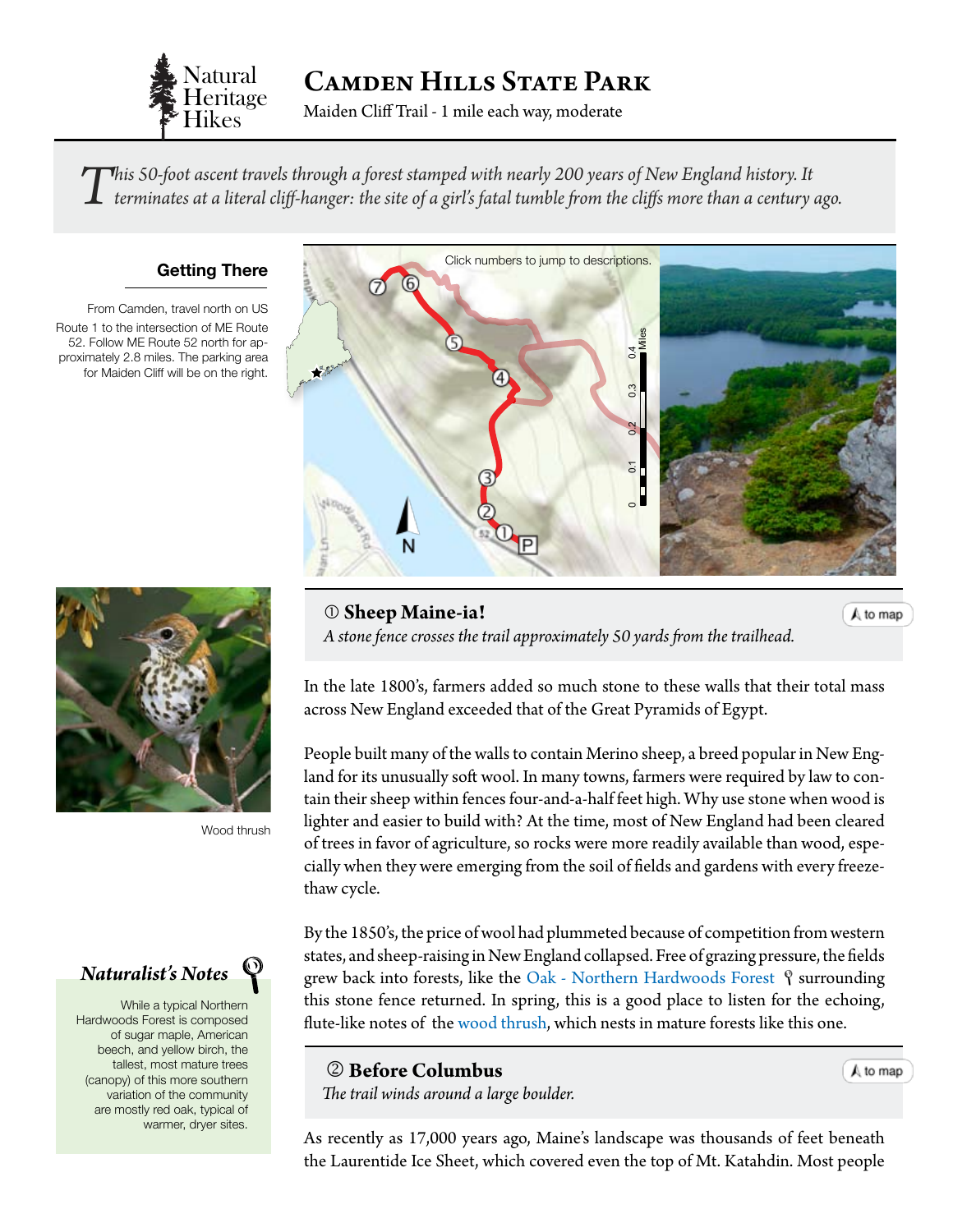think of ice as a solid, but in large masses – glaciers – it is constantly, slowly shifting. As the sheet moved, it ground down everything that it came in contact with, rounding the tops of mountains and widening valleys. It gathered giant rocks, like this one, and dragged them a few yards or hundreds of miles to seemingly random places. It's why geologists call these boulders "glacial erratics."

After the glaciers retreated but before settlers cleared this land for farming, [American](http://dendro.cnre.vt.edu/dendrology/syllabus/factsheet.cfm?ID=47) [beech](http://dendro.cnre.vt.edu/dendrology/syllabus/factsheet.cfm?ID=47) was the most abundant tree species in New England. Healthy beech trees are usually recognizable by their smooth, light gray bark. This special bark keeps the tree from overheating by reflecting sunlight, discourages other organisms from growing on it, and most impressively, allows light to pass through it so that the tree can photosynthesize through the bark.

How would you describe the bark of the beech trees that surround the boulder? These beech aren't smooth at all, but are covered in disfiguring lesions, a symptom of beech bark disease. Despite its benefits, the beech's thin bark offers no defense against the beech scale, a tiny insect introduced from Europe in the late 1800's. And still worse, while burrowing into the bark to feed, the insect infects the tree with a destructive invasive fungus. The tree tries to isolate the fungus in ugly cankers, but fails. These openings in the bark make the beech tree more susceptible to infestation from insects, which attract woodpeckers. Too many holes and disruptions in the bark prevent the movement of life-supporting nutrients and the tree gradually weakens and dies. Beech trees are in decline all over Maine, and their loss affects many animal species, including black bear, that depend on beechnuts for survival.

 **Stream Schemes** *-69.088818, 44.249179 Two bridges cross branches of a stream.*

A to map

Pause on one of the bridges to observe how several stream channels (tributaries) merge into a larger stream like branches joining the trunk of a tree. The word dendritic means "branching like a tree," so scientists call this a "dendritic stream pattern."

Notice the darkening of the forest as you approached the bridge. The steep slopes of this damp, cool ravine provide ideal habitat for [eastern hemlock,](http://dendro.cnre.vt.edu/dendrology/syllabus/factsheet.cfm?ID=116) an abundant, shademonopolizing, needle-leaved tree (conifer). Hemlock's talent for both generating and tolerating shade prevents the establishment of other species in the [understory.](#page-3-0) Once hemlock is established in the [canopy](#page-3-0) of a forest, it faces virtually no competition for light.

Hemlock was widely used in the 1700's and 1800's during the heyday of New England's leather tanning industry. "Barkers" would strip bark from the trees to supply bark mills, which would shred the bark to extract tannins, part of the tree's natural defense system. Tannins were used in the traditional tanning process, which softened leather and made it resistant to rot. As new sources of tannins were developed, the market value of hemlock declined dramatically. Today, neither hemlock's bark nor its wood commands a high price.





Dendritic stream pattern Illustraton by Kelly Finan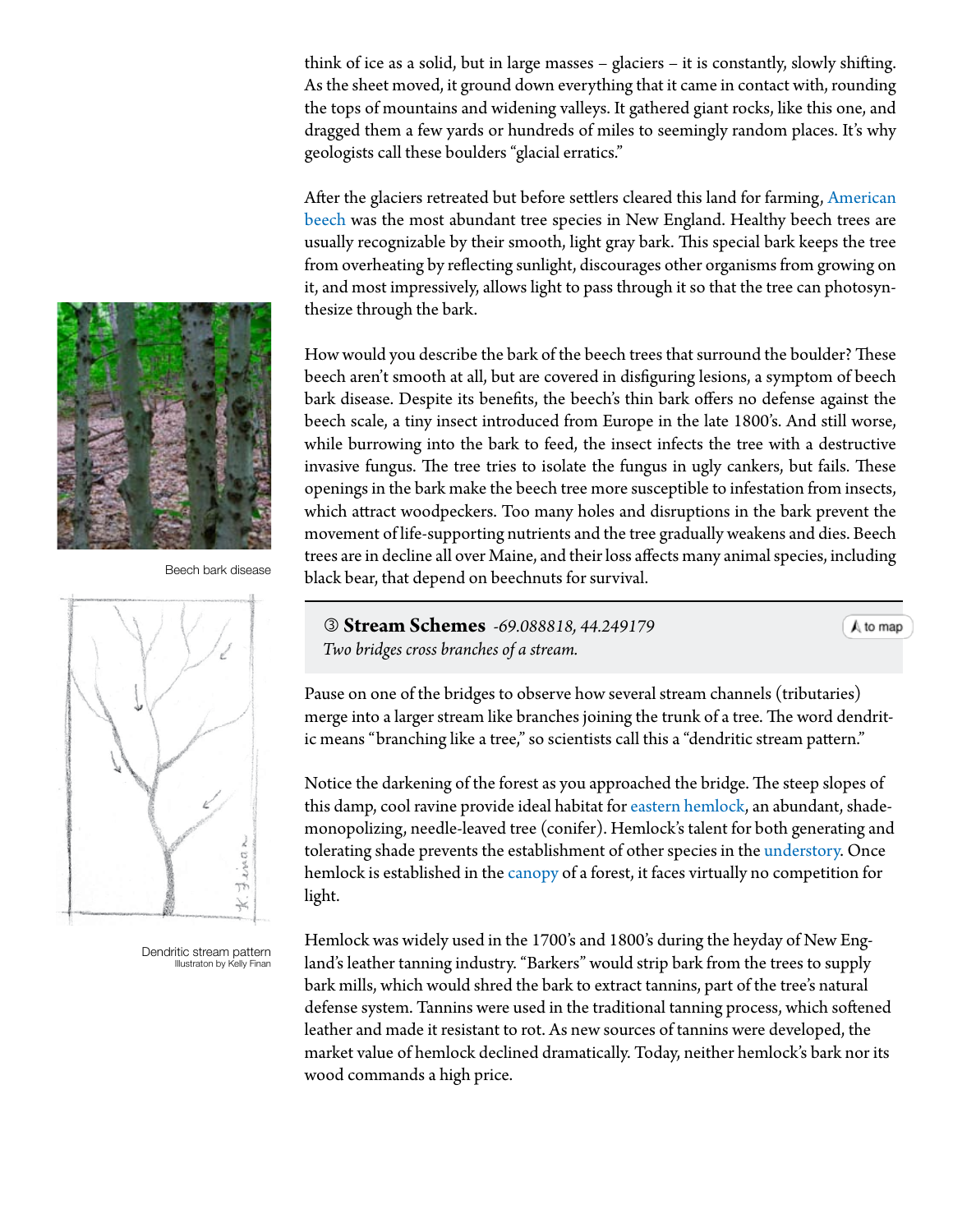### **Written in Stone** *-69.08787, 44.251997*

 *At the junction, continue up the slope on the Maiden Cliff Trail. Stop amon[g the](#page-0-0) switchbacks where small boulders surround the trail.*

When water freezes, it expands. If it seeps into cracks, water's expansion is so powerful  $\mathcal{\hat{X}}$  that it breaks bedrock outcrops into smaller pieces during winter. On steep slopes and cliffs, these boulder-size pieces tumble down, forming a sloping rock pile called a talus slope  $\mathcal{P}$ .

A brownish-black paper-like lichen (rock tripe) colonizes the exposed rocks here. A lichen is an intimate partnership between a fungus and an alga; it allows both organisms to grow in barren, nutrient poor environments. Lichens are the first organisms (pioneer species) to colonize rock. They begin to crumble the surface of the rock and help to form a thin layer of soil that will eventually allow other species to grow there.

Look for wildlife around the talus slope. Caverns between the rocks remain relatively cool in the summer and warmer than surrounding air in the winter, buffering residents of these small caves against extreme temperatures. They also provide passageways to underground, where the temperatures remain above freezing in the winter, making these slopes ideal for hibernating snakes. If you're afraid of snake bites, don't worry; not one of Maine's [nine snake](http://www.maine.gov/dacf/php/gotpests/othercritters/factsheets/snakes-meifw_pp17-20.pdf) species is venemous.

 **Oak-Ash Woodland** *-69.090251, 44.25295 At the top of the switchbacks, the forest opens into an [Oak - Ash Woodland](http://www.maine.gov/dacf/mnap/features/communities/ironwoodoak.htm).*

A sparse canopy of gnarled, stunted [northern](http://dendro.cnre.vt.edu/dendrology/syllabus/factsheet.cfm?ID=38) [red oaks](http://dendro.cnre.vt.edu/dendrology/syllabus/factsheet.cfm?ID=38) characterize this natural community. South-facing slopes like this one get more sunlight than north-facing slopes, so the soil here is dry. It is also thin, likely because overgrazing by sheep left scarce vegetation to hold the soil in place. Oaks flourish in warm sites but struggle in thin soil, so these trees are a dwarfed version of the tall, stately oaks that many of us know from more hospitable places.

Another resident of this marginal landscape is wavy hairgrass. This knee-high grass has numerous small silvery flowers that grow on long stems from tufts of wiry leaves. This species grows well on poor, dry, rocky soils, and is common in some areas of the woodland.

 **Massive Maples***-69.091745, 44.254848 A large sugar maple looms to the left of the trail.*

Compare this [sugar maple](http://dendro.cnre.vt.edu/dendrology/syllabus/factsheet.cfm?ID=2) to the trees around it. Does it have a thicker trunk? Does it branch lower to the ground, or does it grow straight and tall? This tree was once growing in an open area, probably a field. Abundant sunlight and no competition from other trees encouraged this distinct, low branching pattern. The forest around it emerged many years later. Do you see any other trees that match this form?

**Kid's Corner** 

Fill an empty, disposable plastic container (recycling is great for this!) with water and put it in your freezer. What happens to the plastic when the water freezes?

# *Naturalist's Notes*

This slope is also characterized by an above-average diversity of herbaceous plant species. Nutrients travelling downhill have enriched the site, providing comfortable habitat for false Solomon's seal, round-lobed hepatica, early saxifrage, black snakeroot, and red trillium.



Oak-ash Woodland



Large, open-grown trees are sometimes called "pasture trees" or "wolf trees."

 $A$  to map

 $A$  to map

 $A$  to map